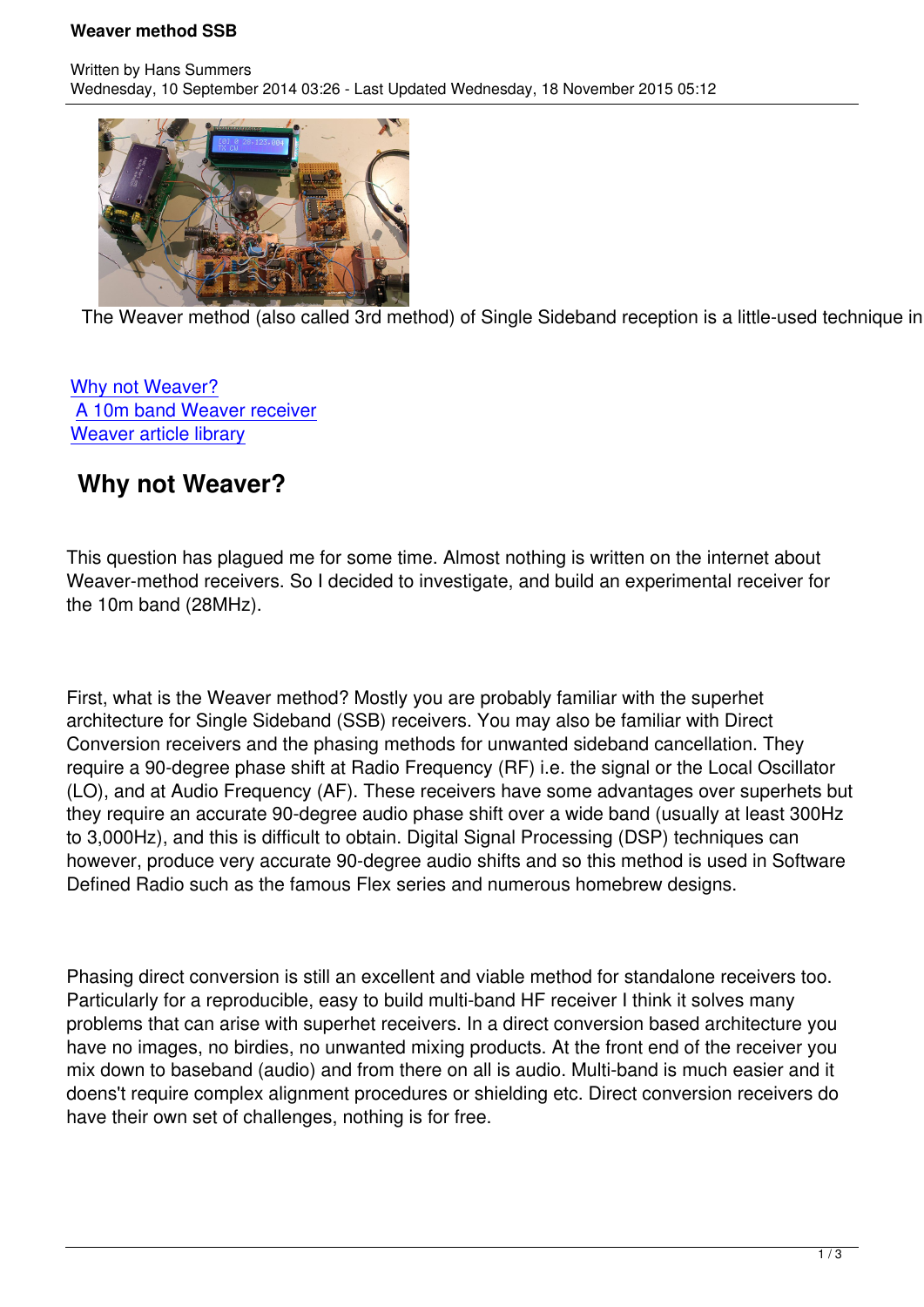Anyway what about Weaver? Weaver is sometimes (maybe often) called the "3rd method" (presumably the first being superhet, second direct conversion phasing method, third Weaver). In a Weaver receiver, no accurate audio phase shift network is required. Instead, there are a pair of low pass filters (LPF) in two (90-degree phased) audio signal paths. There is an audio subcarrier that we place somewhere in the middle of the audio passband, such as 1.5kHz. An extra set of mixers magically does all the phasing. The audio LPF's need to be closely matched but in general this is much easier to do than building a precise 90-degree audio phase shift in one path. What you end up with is NO unwanted sideband at all. Or more accurately, the unwanted sideband in the traditional sense is determined by the steep roll-off of the audio LPF. There is a narrow gap around the 1.5kHz sub-carrier where we cannot hear any audio. Apparently the human voice doesn't do much around 1.5kHz anyway so the loss of this gap doesn't matter.

The "unwanted sideband" that is caused by any mismatches anywhere is actually WITHIN our audio passband. It is kind of folded back, mirrored around the 1.5kHz subcarrier. So if we are listening to a wanted carrier signal at 1.0kHz, and there is also an interfering signal 1kHz higher up (equal distance the other side of the 1.5kHz subcarrier), then we will also hear the unwanted signal at some attenuation, depending on how perfectly matched everything is. In the SSB modulation mde, you do not hear anything from any adjacent channel. The attenuated reflection within the same channel should not be noticeable.

So, it's a promising technique that doesn't require an accurate 90-degree audio phase shift, and we can't talk about unwanted sideband interference from adjacent SSB channels because it simply does NOT exist. On the other hand, the circuit complexity could be said to be higher, because now we have a total of four mixers instead of two.

Mathematically all this can be proved with sine and cosine identities and such, but come on, you are joking, that hurts my head far to much. Please read the info in the library for more detailed descriptions. You can also download there Weaver's original patent. Weaver was doing all this with valves (tubes) in 1960! Now with more modern devices it is much easier. I should mention that all these three receiver architectures can be use[d in a tr](weaver/weaverlib)ansmitter too.

**The interesting thing is that you will struggle to find very much mention of Weaver in the Amateur Radio literature or online!** So this page is my attempt to experiment with Weaver, document my findings, and document my findings, and place .